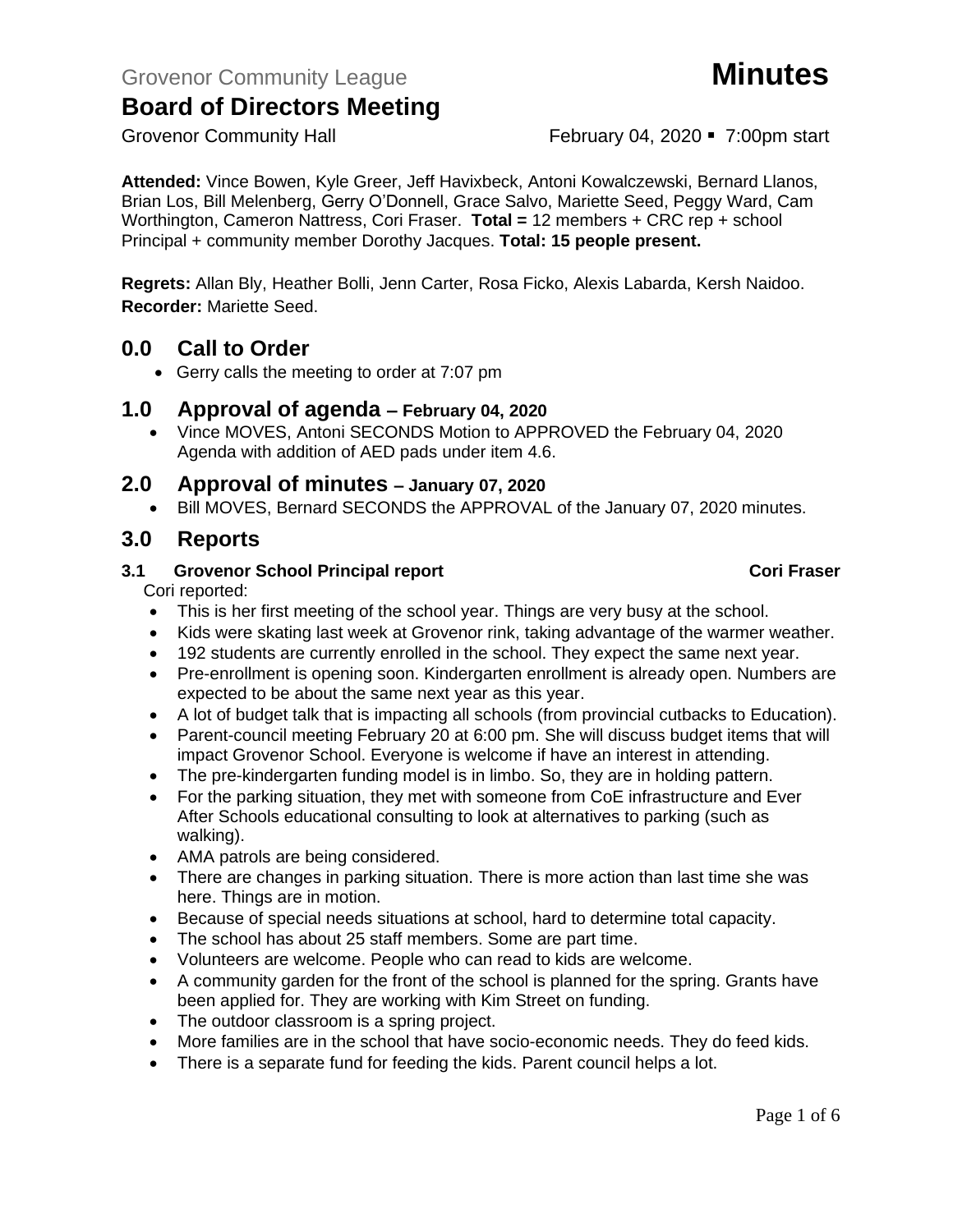Grovenor Community Hall **February 04, 2020** • 7:00pm start

• The school prepared and delivered 12 food hampers over Christmas. She is looking at business and community initiatives to help community members.

*Action item: To advertise that reading volunteers at school are welcome. Contact school. Action item: For Grovenor board to donate some money to school for lunches.*

### **3.2 Vice President's reports Gerry & Kersh**

Kersh absent; Gerry stated:

- We have our insurance all paid up. Certificate is circulated.
- Thanks to Mariette and Antoni for maintaining the tasks with their positions.
- Thanks to Bernard for doing the outdoor sign, taking initiative there.
- Thanks to Kyle for overseeing maintenance and general processes at the rinks.
- A reminder to all to follow agenda outline as much as possible for smoother flow of meetings and minute taking.

#### **3.3 Treasurer's report Antoni**

Antoni noted that:

- \$500.00 was received from City of Edmonton for a grant.
- \$1,149.85 was spent on Volunteer Appreciation dinner.
- \$7,154.70 was spent on the speaker system at rec centre.
- \$8,651.71 was spent on chain link fencing between 2 rinks and repairs by the alley, around the hockey rink and by the rec centre.
- As of December 31st, our account balances were:
	- General Account: \$97,087.48
	- Casino Account: \$45,716.90

*Action item: Antoni to continue evaluating power company options.*

#### **3.4 Civics report Jeff**

Jeff states that:

- He didn't get to the most recent open house at Jasper Gates.
- He hasn't heard from Eunice. Hasn't seen his application yet.
- Not much is moving right now.
- Hoping to hear more re the SW corner of  $142<sup>nd</sup>$  street project by Alldritt.

#### **3.5 City of Edmonton Cameron**

Cameron Nattress reported that:

- For 311 assistance, operation hours are now 7 am-7pm, not 24 hours. For major issues, call emergency numbers previously provided.
- February 17 is opening day for Jasper Gates Pool.
- Community swim 6-7 pm Sat and Sunday; start in March at Jasper Gates.
- Bonnie Doon community swims started in February.
- NRCs compile all the different grants together. Cameron will review what might be pertinent to us. He will send to Mariette for distribution.
- Cameron to review action items that Margaret started.
- Cameron can help us with public engagement as necessary.
- If City votes on lowering speed limits in neighbourhoods, it will happen.
- Cameron says first thing to be determined re tobogganing hill initiative is if it is on park land or school land. Then liability comes in.

*Action item: Cameron will look into it and send the 1-page form to Brian. Action item: Cameron to compile pertinent grants for Grovenor and forward to Mariette.*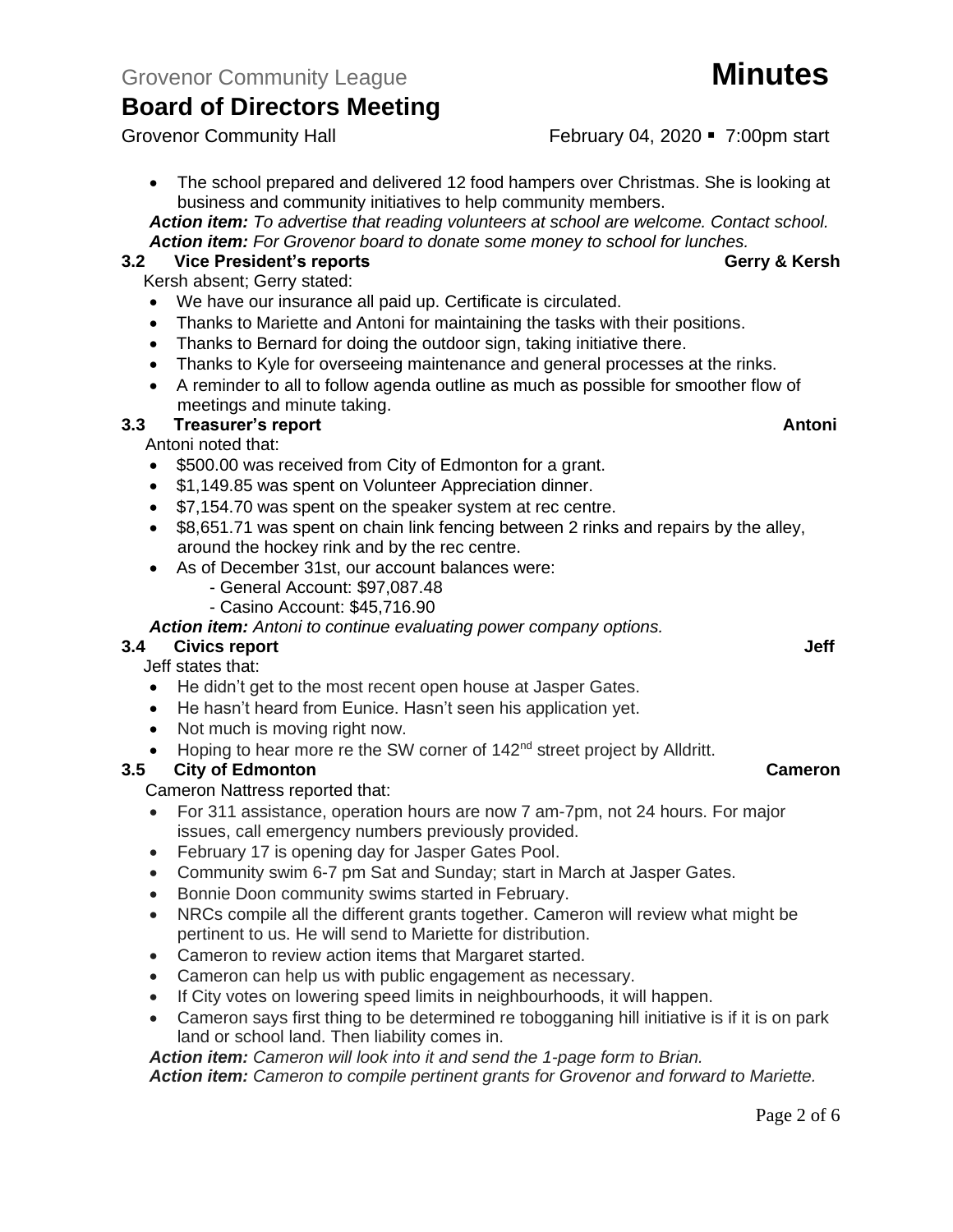# **4.0 Old business**

#### **4.1 Bylaws review/proposed revision Gerry/All**

Gerry reports that:

- We agreed last meeting that we would delete the bylaw limiting length of term of executive members. There was a requirement to wait 30 days after announcement made to public. The 30 days limit is now up. We can vote to remove Bylaw item #12.3.
- MOTION to that effect is brought forth by Jeff, Kyle SECONDS the Motion. It is unanimously APPROVED to remove term lengths from board members.

*Action item: Gerry to update and distribute amended bylaws.*

### **4.2 Draft 2020 Goals & Objectives Gerry/All**

Gerry reports that we can bring the following additional items to the documents:

- To invite Grovenor School (Principal) on a quarterly basis to provide an update.
- To support the school through funding on an as-needed basis.

*Action item: Gerry to update and distribute revised Goals & Objectives for 2020.*

### **4.3 Draft 2020 Cashflow/Budget Gerry/All**

• Bill MOVES, Peggy SECONDS the MOTION to accept the Cashflow/Budget document with the addition of funding for the school for school breakfasts/lunches. An annual amount of \$750 was proposed. Unanimously APPROVED.

*Action item: Gerry to send out email regarding funding for school breakfasts/lunches. Action item: Gerry to update and distribute revised Cashflow/Budget document.*

#### **4.4 • Programs and Social update <b>Heather/Grace Heather/Grace**

Grace reports that:

- The social skate event is this Sunday, February 9, from 2-4 pm at Grovenor rink.
- Paper lanterns with faux candles will be made in afternoon; placed in park in evening.
- A social walking group is starting in March on Mondays at 7 pm.
- There is the Grovenor community league page that Amelia updates for us.
- There is Grovenor Families Facebook page that Amelia maintains, Heather contributes; anyone can as it is public. A lot of community league items get posted there.

#### **4.5** Sports report Rosa

Rosa absent; no report sent

• Soccer registration is thought to be open.

### **4.6 Facilities update (Hall & Rec Centre) Kyle**

Kyle reports:

- The rink is open.
- Signs have been made.
- There is low turnout re shinny hockey on Sunday mornings, so he has made a sign for that purpose.
- A vacuum breaker for the hose is being replaced Thursday.
- The hall back door is sticking.
- Concrete walkway work pending in the spring from walkway from rec centre matting to City sidewalk. Also, concrete patching to do at front door.
- Michael McAnally opened rec centre for Grovenor students that used rink last week.
- Attendance has been good with the skate programs.

Grovenor Community Hall **February 04, 2020** • 7:00pm start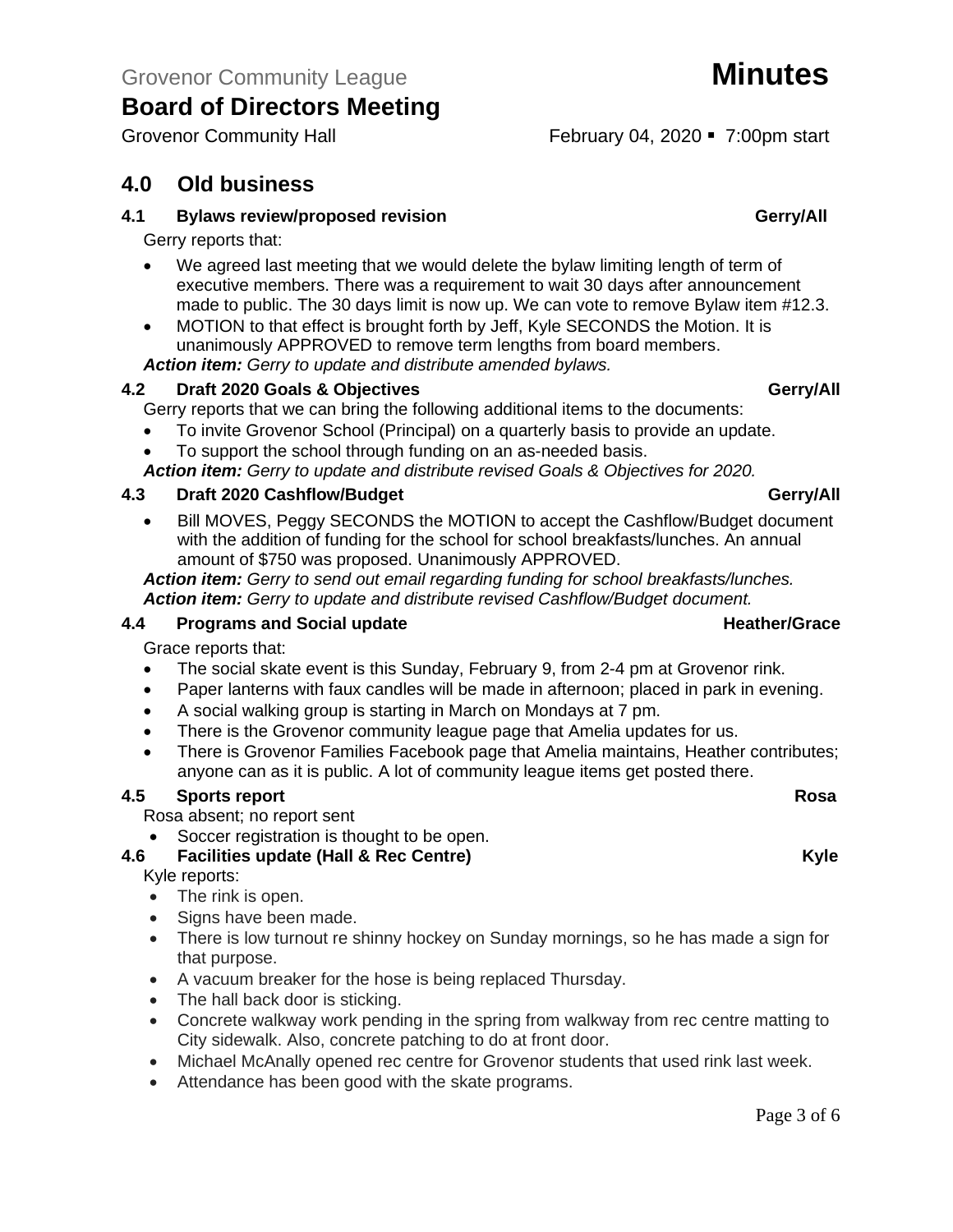• AED pads are in stock with company; will reorder soon. They don't expire until March.

• Old benches have been reworked for outdoor use.

• There are blue and red lines on the rink for hockey.

*Action item: Kyle to look at back door of hall.*

*Action item: Kyle to organize spring concrete work.*

*Action item: Kyle to contact Tony re cleaning the solar panels.*

*Action item: Gerry to put Kyle in touch with Tony.*

#### **4.7 Webmaster update Allan**

Allan absent; no report

Cameron reports:

• Nothing to report this month. But he did get his requested budget money.

Vince reports back on the recent meeting at the school:

- He would like to acknowledge the work of Cameron Nattress for contacting the City as he heard back from the City, finally.
- Thanks to Cameron N for attending school/parent meeting with school board, parents, and residents.
- Tracey Coutts from Ever Active Schools educational consultants helps facilitate groups to make things happen.
- There are a number of ideas out there for what could help the traffic situation. Some changes are likely. Not all. The city says parking concerns can be reviewed in conjunction with reviews undertaken in the Spring 2020 timeline. Also, that West LRT concerns with "park and ride" locations in the Community are currently under review as part of the West LRT planning.
- One option considered for the street in front of school was to convert to a one-way street. However, this would require an offsetting one-way street, as well unanimous approval by those affected, so may not be likely.
- The CoE has previously advised that solutions must consider the impact on the entire community and not just one street or area.
- It was noted that Grovenor has requested multiple solutions in writing to the City over the past few years without effective action.
- Shortcutting mitigation and traffic calming infrastructure through our neighbourhood won't be looked at until 2023-24.
- Major crosswalk safety options were discussed at the meeting and the lack of effective CoE action to ameliorate safety issues previously raised.
- Based on the survey results, Josephine Duquette from EPSB has recommended the City consider making 106 Avenue/144 Street a 4-way stop, and will recommend the same for 103 Avenue/144 Street.

#### **4.10 Rental Policy update <b>Heather Heather Heather Heather**

Heather absent; no report.

#### **4.11 Newsletter deadline (new) Bill**

Bill reported that:

• Deadline for next newsletter - **Feb 23**. Delivery is the following week, March delivery.

Grovenor Community Hall **February 04, 2020** • 7:00pm start



**4.8 Neighbour hood watch Cam 4.9 Parking concerns on 144 Street by school - update Vince/All**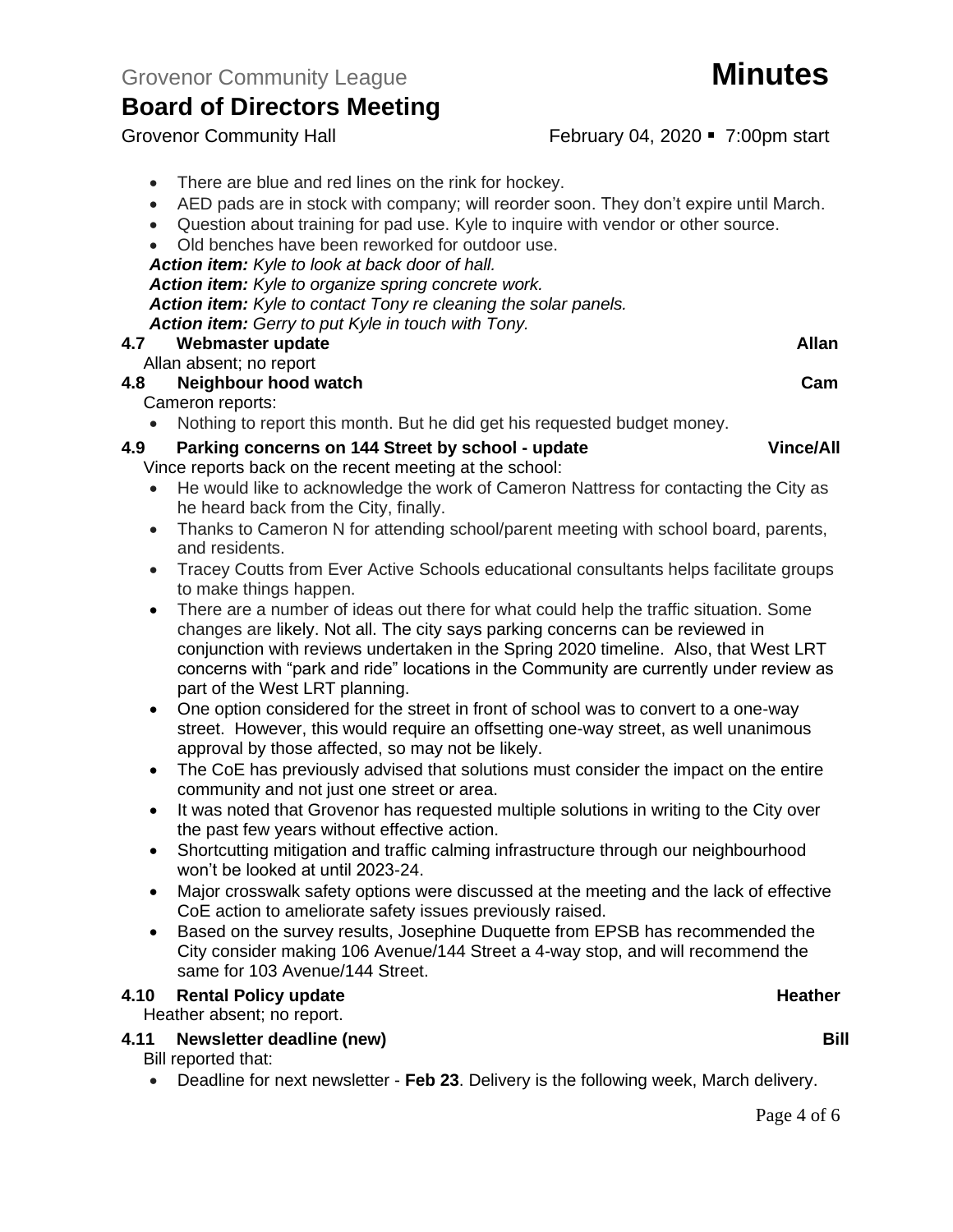Grovenor Community Hall **February 04, 2020** • 7:00pm start

*Action item: For news items to appear between March and June, please send to Bill asap.*

- **4.12 Other old business All**
- **5.0 Action Items update (for items not yet covered) – deferred**
- **6.0 New business**
- **6.1 Other new business – n/a**

**Meeting adjourned 8: 23pm.**

## **7.0 Next meeting – March 03, 2020 ▪ 7:00 pm**

\*Please see the December 2019 Income Statement below.